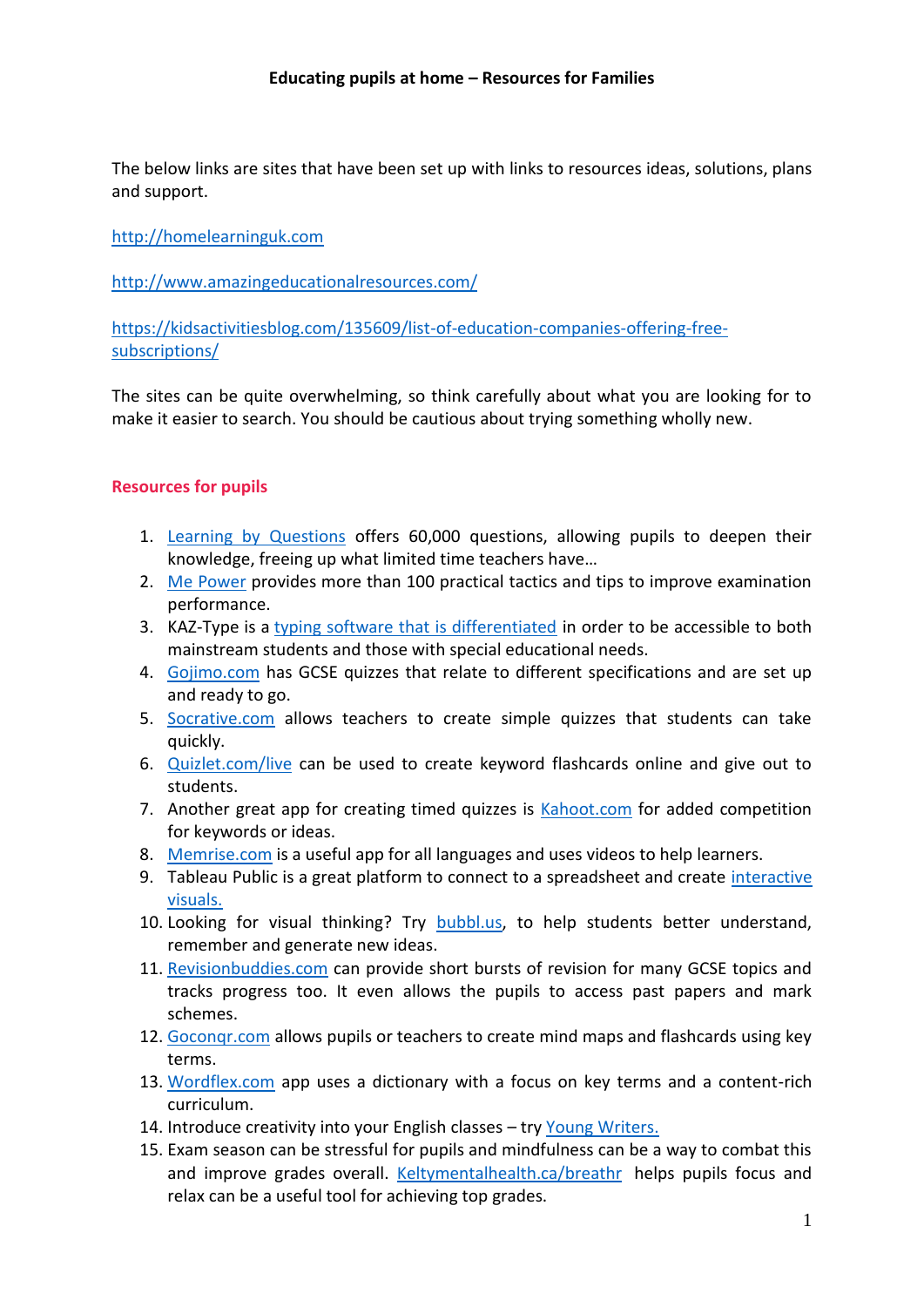- 16. [Poll Everywhere](https://www.polleverywhere.com/) is a vital tool to gain feedback; ideal for voting and gathering data online.
- 17. [Brainpop](https://www.brainpop.com/) has a great set of videos, freely available for pupils.
- 18. Choose a video, give it your magic touch and track your students' comprehension. Try [Edupuzzle.](https://edpuzzle.com/)
- 19. Make beautiful boards, documents, and webpages that are easy to read and fun to contribute to. Try [Padlet.](https://padlet.com/)
- 20. [Seneca Learning](https://app.senecalearning.com/courses?Price=Free) offers many online courses for pupils.
- 21. There are loads of online resources pupils and parents can use. [Safer Internet Day](https://www.saferinternet.org.uk/safer-internet-day/safer-internet-day-2020/i-am-educator) is all-year-round in my opinion.
- 22. [Young Money](https://www.teachertoolkit.co.uk/2018/01/12/young-money/) supports teachers to develop and deliver high-quality financial education…
- 23. [Super Movers](https://www.bbc.co.uk/teach/supermovers) is an initiative from the BBC and Premier League and is designed to help primary school teachers inspire children to become more active throughout their school day.
- 24. [Unio](https://uniobyharness.com/) creates lesson plans, content and provides feedback and evaluation tools.
- 25. Finally, it's been around for a while and just as good, [BBC Bitesize](https://www.bbc.co.uk/bitesize) resources and videos.

# **A non-exhaustive list that might help those affected by school closures due to coronavirus, compiled by home educators.**

• Khan Academy

[https://www.khanacademy.org](https://www.khanacademy.org/)

Especially good for maths and computing for all ages but other subjects at Secondary level. Note this uses the U.S. grade system but it's mostly common material.

• BBC Learning

#### <http://www.bbc.co.uk/learning/coursesearch/>

This site is old and no longer updated and yet there's so much still available, from language learning to BBC Bitesize for revision. No TV licence required except for content on BBC iPlayer.

Futurelearn

[https://www.futurelearn.com](https://www.futurelearn.com/)

Free to access 100s of courses, only pay to upgrade if you need a certificate in your name (own account from age 14+ but younger learners can use a parent account).

• Seneca

#### [https://www.senecalearning.com](https://www.senecalearning.com/)

For those revising at GCSE or A level. Tons of free revision content. Paid access to higher level material.

 Openlearn <https://www.open.edu/openlearn/>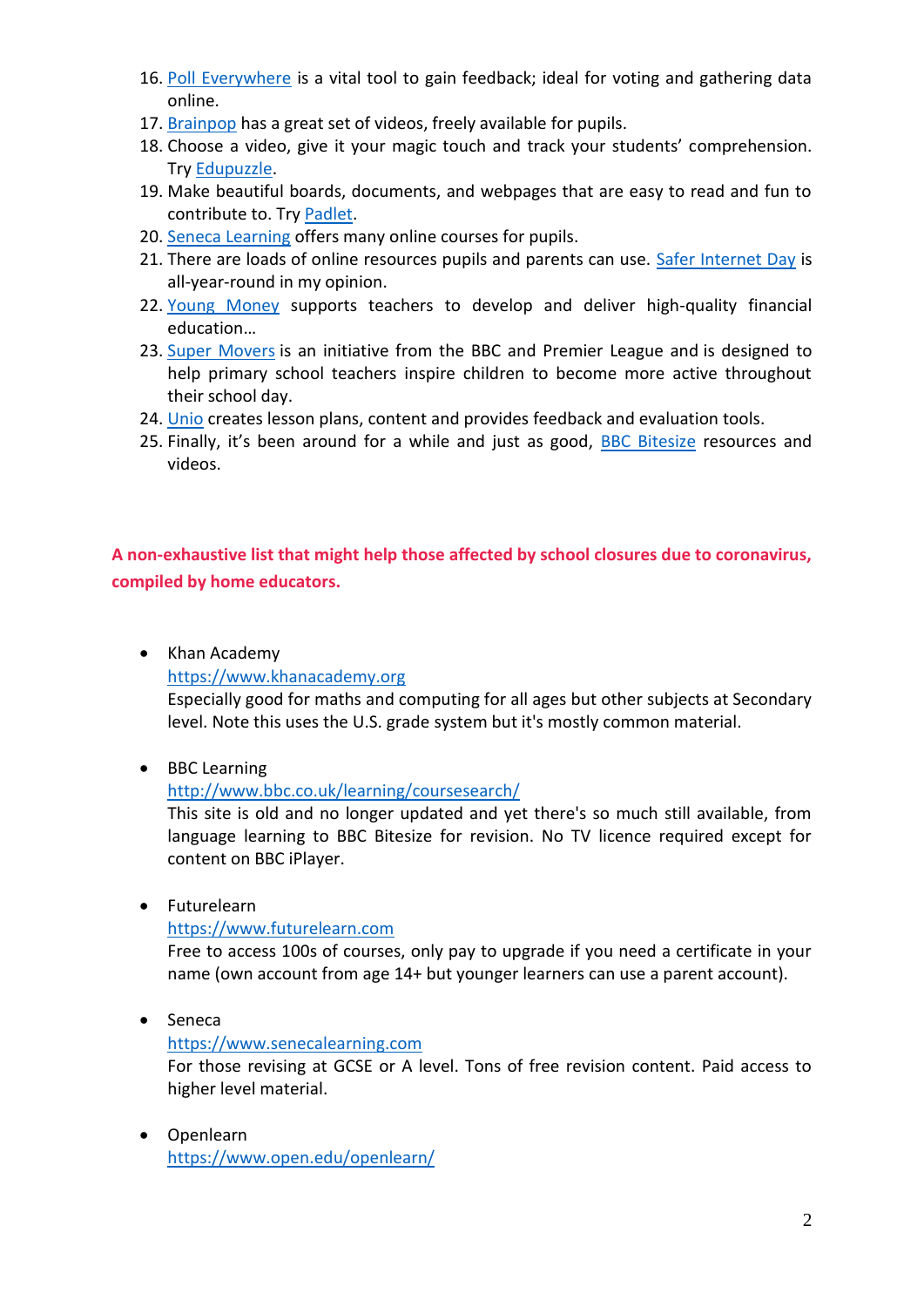Free taster courses aimed at those considering Open University but everyone can access it. Adult level, but some e.g. nature and environment courses could well be of interest to young people.

- Blockly [https://blockly.games](https://blockly.games/) Learn computer programming skills - fun and free.
- Scratch <https://scratch.mit.edu/explore/projects/games/> Creative computer programming
- Ted Ed [https://ed.ted.com](https://ed.ted.com/) All sorts of engaging educational videos
- National Geographic Kids <https://www.natgeokids.com/uk/> Activities and quizzes for younger kids.
- Duolingo [https://www.duolingo.com](https://www.duolingo.com/) Learn languages for free. Web or app.
- Mystery Science [https://mysteryscience.com](https://mysteryscience.com/) Free science lessons
- The Kids Should See This [https://thekidshouldseethis.com](https://thekidshouldseethis.com/) Wide range of cool educational videos
- Crash Course [https://thecrashcourse.com](https://thecrashcourse.com/) You Tube videos on many subjects
- Crash Course Kids <https://m.youtube.com/user/crashcoursekids> As above for a younger audience
- Crest Awards [https://www.crestawards.org](https://www.crestawards.org/) Science awards you can complete from home.
- iDEA Awards [https://idea.org.uk](https://idea.org.uk/) Digital enterprise award scheme you can complete online.
- Paw Print Badges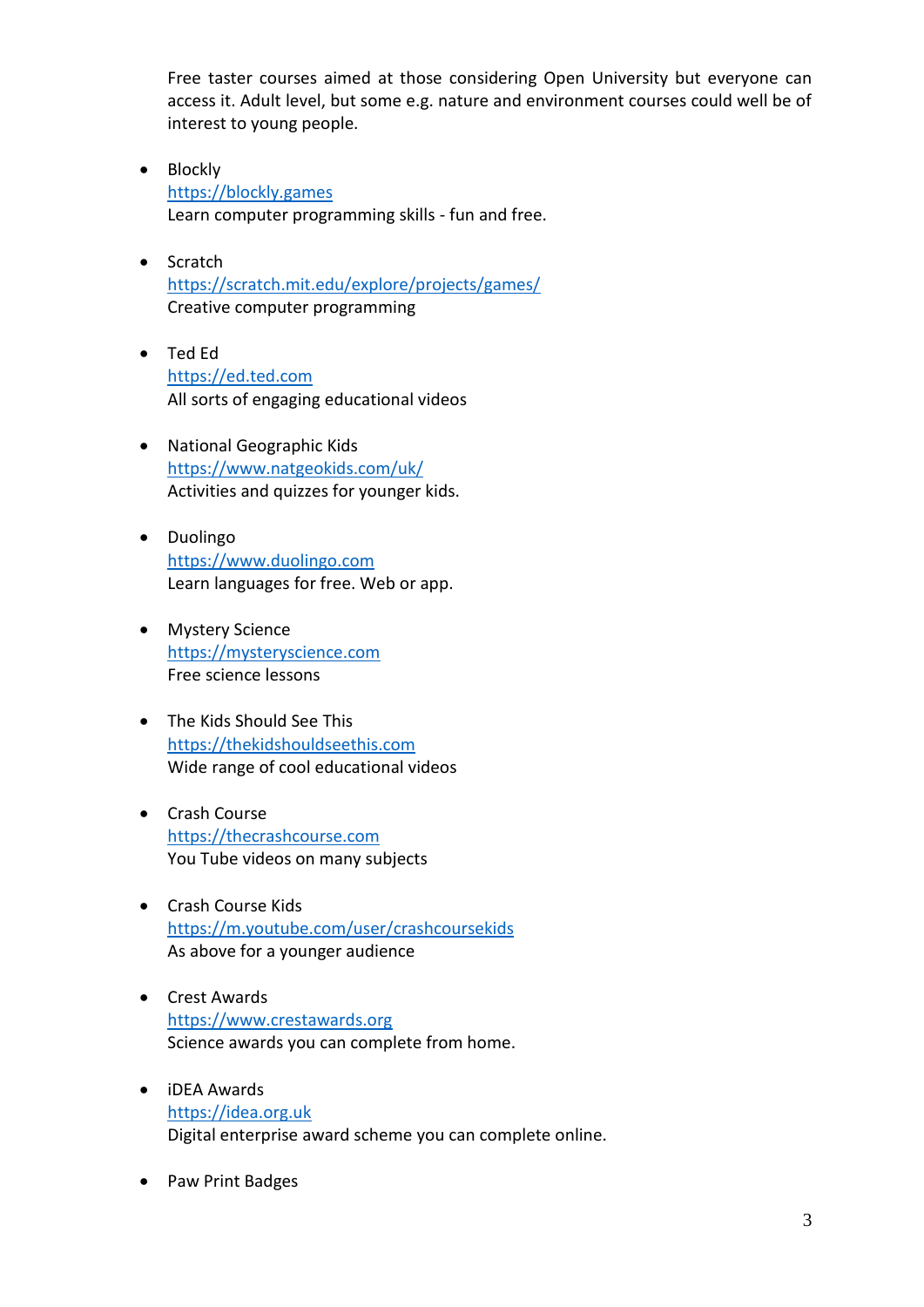[https://www.pawprintbadges.co.uk](https://www.pawprintbadges.co.uk/)

Free challenge packs and other downloads. Many activities can be completed indoors. Badges cost but are optional.

- Tinkercad [https://www.tinkercad.com](https://www.tinkercad.com/) All kinds of making.
- Prodigy Maths [https://www.prodigygame.com](https://www.prodigygame.com/) Is in U.S. grades, but good for UK Primary age.
- Cbeebies Radio <https://www.bbc.co.uk/cbeebies/radio> Listening activities for the younger ones.
- Nature Detectives <https://naturedetectives.woodlandtrust.org.uk/naturedetectives/> A lot of these can be done in a garden, or if you can get to a remote forest location!
- **•** British Council <https://www.britishcouncil.org/school-resources/find> Resources for English language learning
- Oxford Owl for Home <https://www.oxfordowl.co.uk/for-home/> Lots of free resources for Primary age
- Big History Project <https://www.bighistoryproject.com/home> Aimed at Secondary age. Multi disciplinary activities.
- Geography Games <https://world-geography-games.com/world.html> Geography gaming!
- Blue Peter Badges <https://www.bbc.co.uk/cbbc/joinin/about-blue-peter-badges> If you have a stamp and a nearby post box.
- The Artful Parent <https://www.facebook.com/artfulparent/> Good, free art activities
- Red Ted Art [https://www.redtedart.com](https://www.redtedart.com/) Easy arts and crafts for little ones
- The Imagination Tree